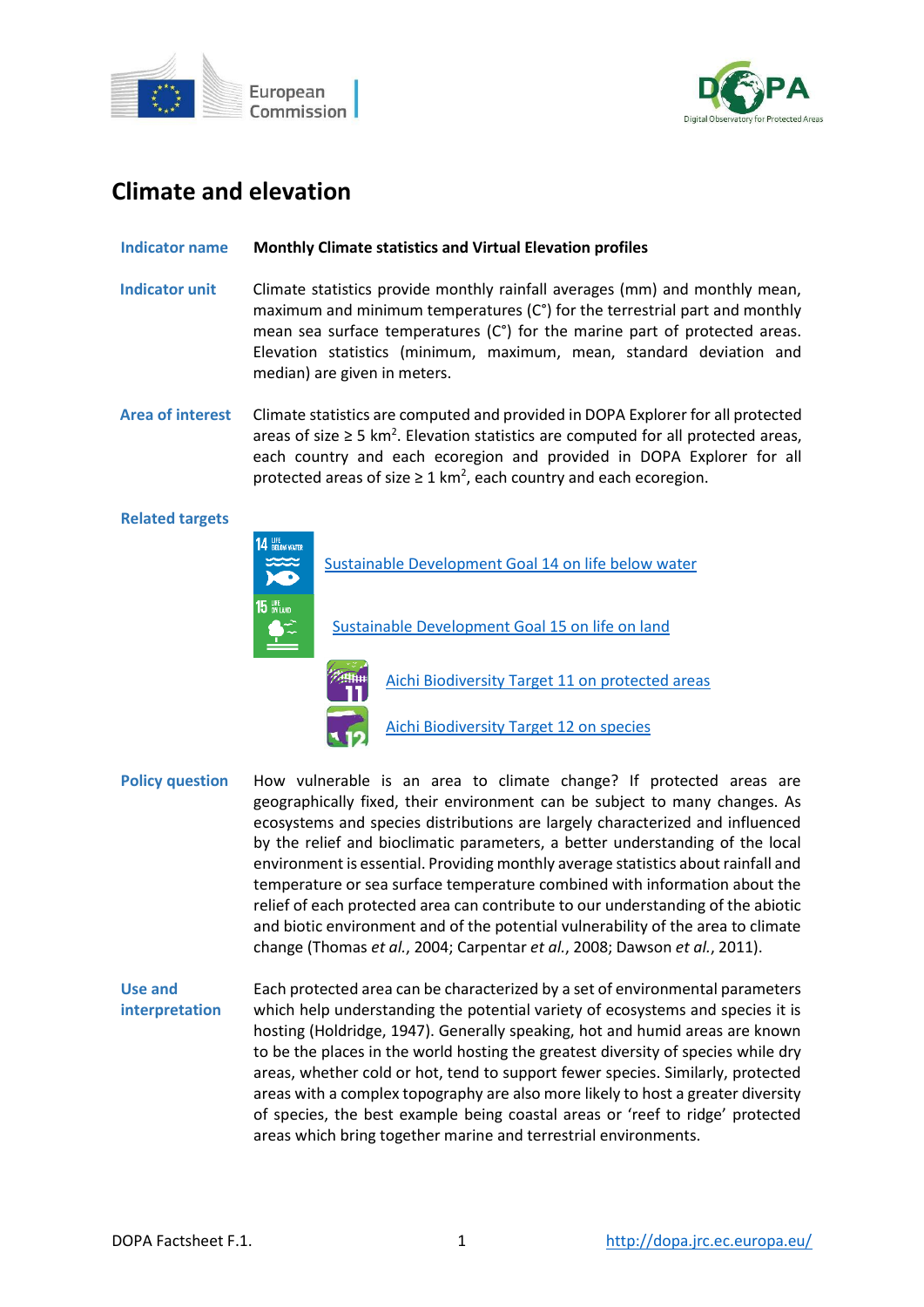While protected areas with strong seasonal climate variability often play an essential role in the context of species migrations, those with lower climatic variability are, in general, more likely to be most affected by climate change as the species associated to such areas may not be able to adapt to new conditions and may not find inside the protected area the room to survive to changes. In DOPA, we present monthly climate and sea surface temperature statistics as averaged values over time (Figure 1) and such trend data can be used to assess current anomalies which can be identified by their strength, their temporal deviation (e.g. late/early rainy seasons) and by their duration.



**Figure 1.** Chart of monthly temperature (lines) and rainfall (bars) statistics for the terrestrial part of the coastal National Park of Banc d'Arguin (Mauritania). Minimum and maximum temperatures are indicated in red and blue, respectively. Mean temperature values are in yellow. The chart above highlights a dry season from April to June (no rainfall on average).

> The presentation of a virtual elevation profile of the protected area (Figure 2) will further help to assess the variability of the environment because monthly climate statistics might not be representative of the full spectrum of climatic parameters in the case of very large areas or for areas presenting complex topology such a mountainous or coastal areas.



**Figure 2.** Virtual elevation profile for the coastal protected area of Banc d'Arguin National Park, Mauritania). Topography below sea level is highlighted in blue.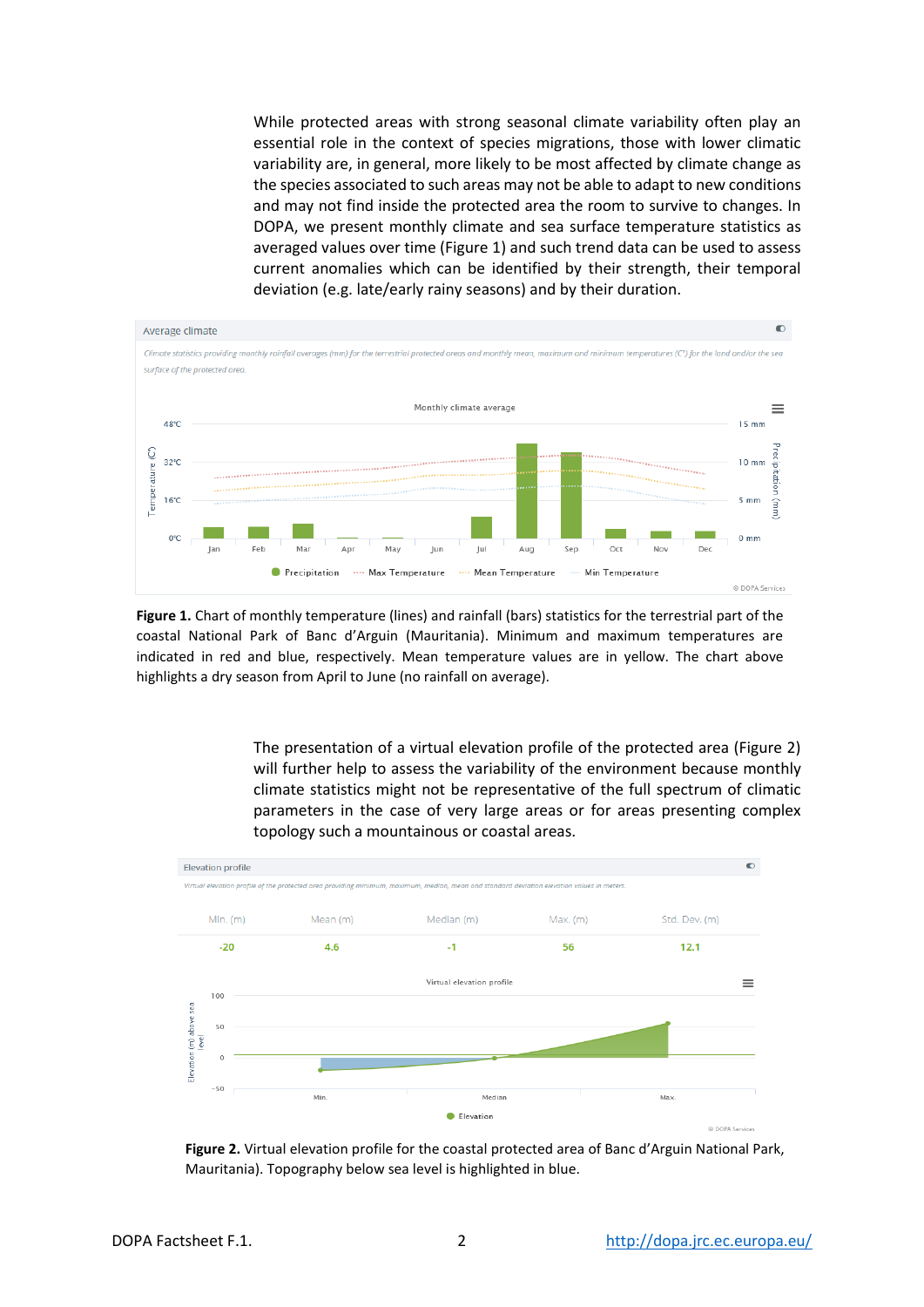Protected areas with complex topography and higher climatic variability are likely to be more resilient to climatic changes but may also require more resources for the management than those with a more homogenous environment.

- **Key caveats** Protected areas with climatic information will often report the climate of low altitudes for terrestrial areas and of the sea surface for marine areas. Computing average monthly values for the whole area might circumvent this bias to some extent for terrestrial areas. Still, a single set of average monthly climatic variables computed over the whole surface of a large protected area cannot capture the full complexity of the area. Hence, by providing an elevation profile of the protected area we highlight the potential complexity of the relief and the associated climatic conditions. The same applies for marine areas for which only sea surface temperature is provided.
- **Indicator status** Published in peer reviewed papers (Dubois *et al.*, 2015) and technical reports (Dubois *et al.*, 2016). Standard statistics, no modeling involved.

## **Available data and resources**

- **Data available** The DOPA Explorer website provides at<http://dopa-explorer.jrc.ec.europa.eu/> the following downloadable data:
	- Monthly rainfall averages (mm) and monthly mean, maximum and minimum temperatures (C°) computed over the period 1970-2000 for each terrestrial and coastal protected area  $\geq$  5 km<sup>2</sup>.
	- Monthly mean, minimum and maximum sea surface temperatures (C°) computed over 10 years (2007-2016) for each marine protected area  $\geq$  5 km<sup>2</sup>.
	- Elevation statistics (minimum, maximum, meanin meters for each protected area ≥ 1 km<sup>2</sup>, each country and each ecoregion. Negative values correspond to the bathymetry, the elevation below the sea level.

For coastal protected areas, DOPA Explorer provides climate data only for the terrestrial part of the area.

- **Data updates** Planned with each update of DOPA.
- **Codes** Standard GIS operations applied to vector and raster data.

## **Methodology**

Methodology  $A$  15 arc-sec ( $\approx$  0.5 km<sup>2</sup>) gridded global elevation data set of the world (GEBCO 2020) is used to calculate, for each protected area, a virtual elevation profile by computing the minimum, maximum and mean values over the area delineated by the boundaries of the protected area. UNESCO Biosphere Reserves have been discarded as well as protected areas with known areas but undefined boundaries.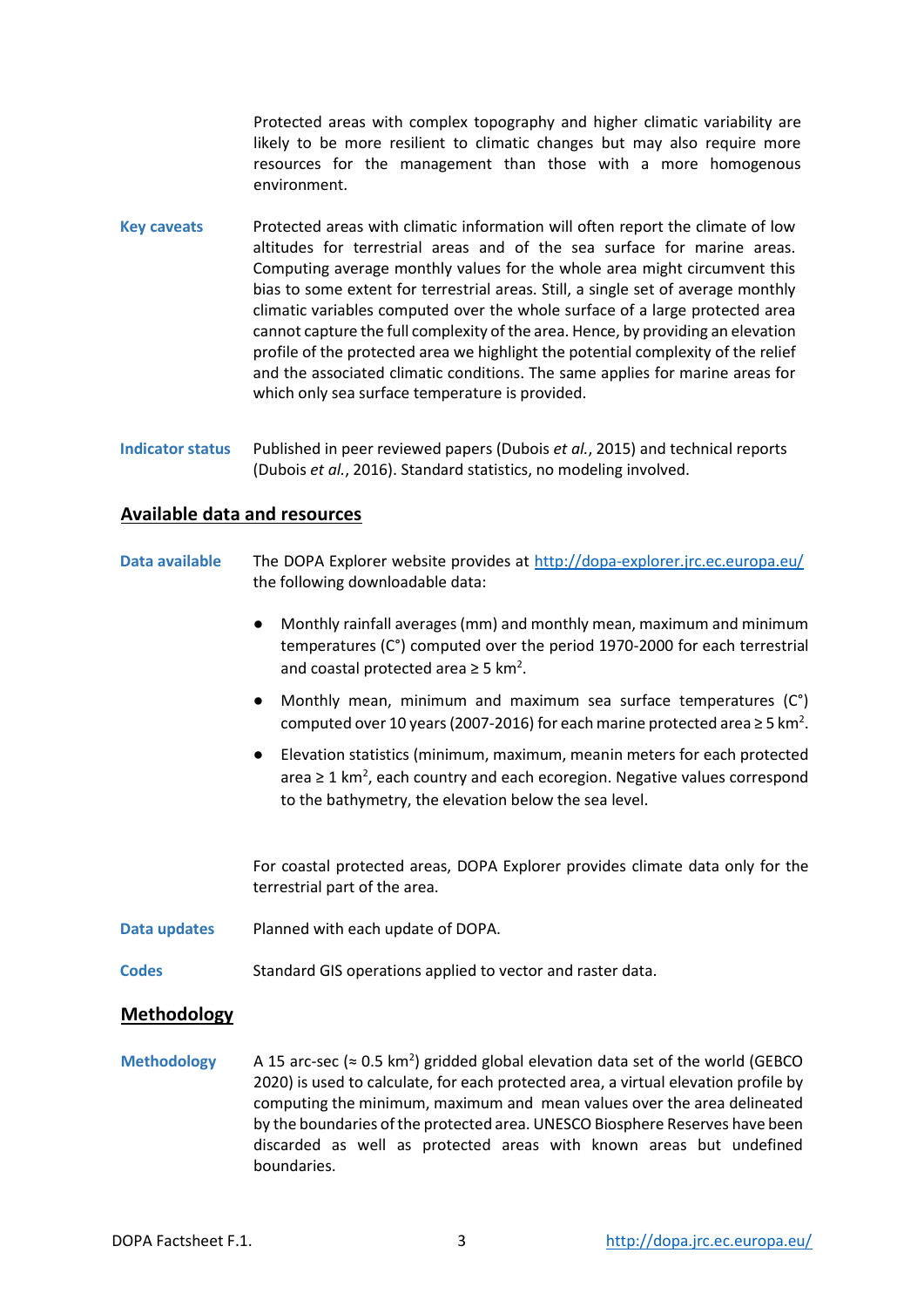The same applies for monthly climate data from WorldClim 2 available globally on a 30 arc-sec ( $\approx$  1 km) grid as well as for the sea surface temperature (0.25°  $\approx$ 28 km) grid from the Copernicus Marine Environment Monitoring Service. Monthly average rainfall values and minimum, maximum and mean temperature values were computed over the period 1970-2000 for the terrestrial components of the protected areas.

Monthly sea surface temperatures (min, max, mean) were computed over 10 years (2007-2016) for the marine parts of the protected areas using data from the Copernicus Marine Environment Monitoring Service.

**Input datasets** The statistics have been produced using the following input datasets:

#### Protected Areas

- WDPA of January2021 (UNEP-WCMC & IUCN, 2021).
	- o Latest version available from[: www.protectedplanet.net](http://www.protectedplanet.net/)

#### Terrestrial Ecoregions of the World

- TEOW (2001). Terrestrial ecoregions of the world (Olson *et al.*, 2001)
	- o Latest version available from: [https://www.worldwildlife.org/publications/terrestrial-ecoregions-of](https://www.worldwildlife.org/publications/terrestrial-ecoregions-of-the-world)[the-world](https://www.worldwildlife.org/publications/terrestrial-ecoregions-of-the-world)

#### Marine Ecoregions of the World

The marine ecoregions are the Marine Ecoregions Of the World (MEOW) and the Pelagic provinces of the world (PPOW)

- MEOW (Spalding *et al.*, 2007)
	- o Latest version available from: [https://www.worldwildlife.org/publications/marine-ecoregions-of-the](https://www.worldwildlife.org/publications/marine-ecoregions-of-the-world-a-bioregionalization-of-coastal-and-shelf-areas)[world-a-bioregionalization-of-coastal-and-shelf-areas](https://www.worldwildlife.org/publications/marine-ecoregions-of-the-world-a-bioregionalization-of-coastal-and-shelf-areas)
- PPOW (Spalding *et al.*, 2012)
	- o Latest version available from[: http://data.unep-wcmc.org/datasets/38](http://data.unep-wcmc.org/datasets/38)

#### Country boundaries

- Global Administrative Unit Layers (GAUL), revision 2015 (2017-02-02).
	- o Latest version available from: <http://www.fao.org/geonetwork/srv/en/metadata.show?id=12691>

#### Temperature and precipitations

● WorldClim 2, Release 1, June 2016 (Fick & Hijmans, 2017)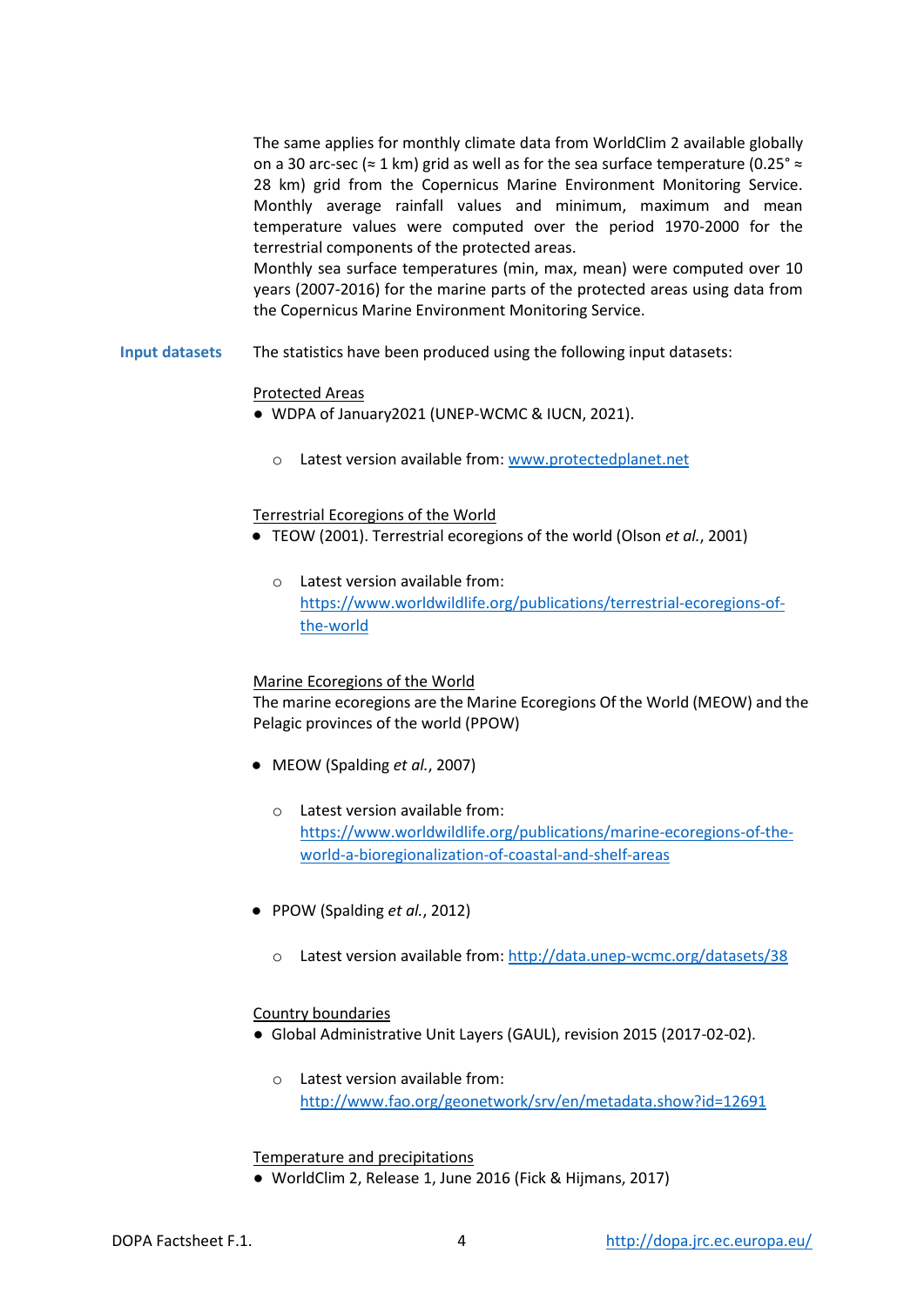o Latest version available from[: www.worldclim.org/version2](http://www.worldclim.org/version2)

## Sea Surface Temperature

- Global monthly data distributed by the Copernicus Marine Environment Monitoring Service (Product identifier: SST\_GLO\_SST\_L4\_NRT\_OBSERVATIONS\_010\_001) where extracted for the period January 2007- December 2016 (Donlon *et al.*, 2012).
	- o Latest version available from[: http://marine.copernicus.eu](http://marine.copernicus.eu/)

#### Elevation (bathymetry and topography)

- GEBCO 2020 Grid (Weatherall *et al.*, 2014)
	- o Latest version available from: [http://www.gebco.net/data\\_and\\_products/gridded\\_bathymetry\\_data/](https://www.gebco.net/data_and_products/gridded_bathymetry_data/)

## **References** Carpenter, K. E., *et al.* (2008). One-third of reef-building corals face elevated extinction risk from climate change and local impacts. *Science*, 321, 5888: 560- 563.<http://dx.doi.org/10.1126/science.1159196>

Dawson, T. P., *et al.* (2011) Beyond predictions: biodiversity conservation in a changing climate. *Science*, 332: 53-58. <http://dx.doi.org/10.1126/science.1200303>

Donlon, C. J., *et al.* (2012). The Operational Sea Surface Temperature and Sea Ice Analysis (OSTIA) system. *Remote Sensing of the Environment*, 116. 15: 140- 158.<https://doi.org/10,1016/j.rse.2010.10.017/>

Dubois, G., *et al.* (2015). The Digital Observatory for Protected Areas (DOPA) Explorer 1.0. EUR 27162 EN. Publications Office of the European Union, Luxembourg, 53 p. <https://dx.doi.org/10.2788/436594>

Fick, S. E. & Hijmans, R. J. (2017). WorldClim 2: New 1-km spatial resolution climate surfaces for global land areas. *International Journal of Climatology*, 37: 4302-4315.<https://doi.org/10.1002/joc.5086>

Holdridge, L. R. (1947). Determination of world plant formations from simple climatic data, *Science*, 105, 367-368. <http://dx.doi.org/10.1126/science.105.2727.367>

Olson, D. M., *et al.* (2001). Terrestrial ecoregions of the world: A new map of life on Earth. *Bioscience*, 51: 933-938. [https://doi.org/10.1641/0006-](https://doi.org/10.1641/0006-3568(2001)051%5b0933:TEOTWA%5d2.0.CO;2) [3568\(2001\)051\[0933:TEOTWA\]2.0.CO;2](https://doi.org/10.1641/0006-3568(2001)051%5b0933:TEOTWA%5d2.0.CO;2) 

Spalding, M. D., *et al.* (2007). Marine Ecoregions of the World: A bioregionalization of coastal and shelf seas. *Bioscience,* 57, 573–583. <https://doi.org/10.1641/B570707>